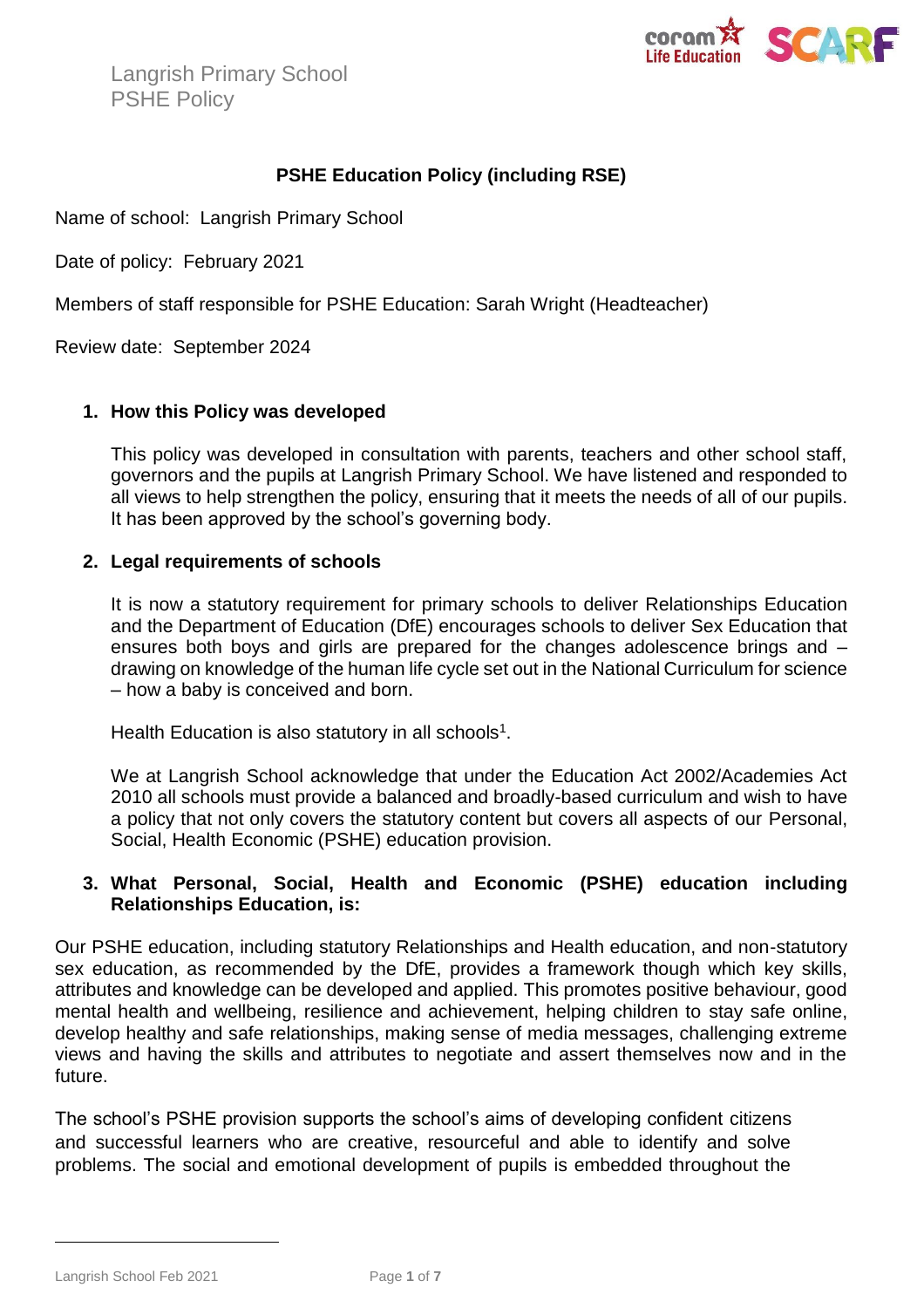

entire school's curriculum and culture. The school has a powerful combination of a planned thematic PSHE program, built around a spiral curriculum of recurring themes, designed to:

- 1. Give pupils the knowledge and develop the self-esteem, confidence and selfawareness to make informed choices and decisions;
- 2. Encourage and support the development of social skills and social awareness;
- 3. Enable pupils to make sense of their own personal and social experiences;
- 4. Promote responsible attitudes towards the maintenance of good physical and mental health, supported by a safe and healthy lifestyle;
- 5. Enable effective interpersonal relationships and develop a caring attitude towards others;
- 6. Encourage a caring attitude towards and responsibility for the environment;
- 7. Help our pupils understand and manage their feelings, build resilience and be independent, curious problem solvers;
- 8. Understand how society works and the laws, rights and responsibilities involved.

We know there is a proven link between pupils' health and wellbeing, and their academic progress. Crucial skills and positive attitudes developed through comprehensive Personal, Social, Health and Economic education are critical to ensuring children are effective learners.

# **4. How PSHE education, including Relationships Education, is provided and who is responsible for this**

At Langrish School, we use SCARF, a comprehensive scheme of work for PSHE and Wellbeing education. An overview of SCARF can be found in our appendices<sup>2</sup>. It covers all of the DfE's new statutory requirements for Relationships Education and Health Education, including non-statutory Sex Education, and the PSHE Association's Programme of Study's recommended learning opportunities, as well as contributing to different subject areas in the [National Curriculum.](https://www.coramlifeeducation.org.uk/scarf/national-curriculum/)

We follow the six suggested half termly units and adapt the scheme of work where necessary to meet the local circumstances of our school, for example, we may use our local environment as the starting point for aspects of our work. The School Parliament (including our Rights Respecting Ambassadors) are also consulted as part of our planning, to ensure pupil voice in considered and fed into the planned programme.

Our PSHE subject lead works in conjunction with teaching staff in each year group and the phase leads (EYFS, KS1 and KS2) and is responsible for ensuring that all staff are equipped with the knowledge, skills and resources to deliver PSHE education confidently. Teachers can access a range of teaching support resources within SCARF, including guidance documents and teacher training films. Any teacher wanting further support should contact the PSHE subject lead in the first instance to discuss their training needs.

Class teachers follow the suggested six half termly units provided by SCARF for each year. Lessons can be a weekly standalone PSHE lesson or be cross curricular. The lesson plans list

 $\overline{a}$ 

Langrish School Feb 2021 Page 2 of 7 <sup>2</sup> SCARF long term planning document<https://www.coramlifeeducation.org.uk/scarf/lesson-plans/policy-and-planning>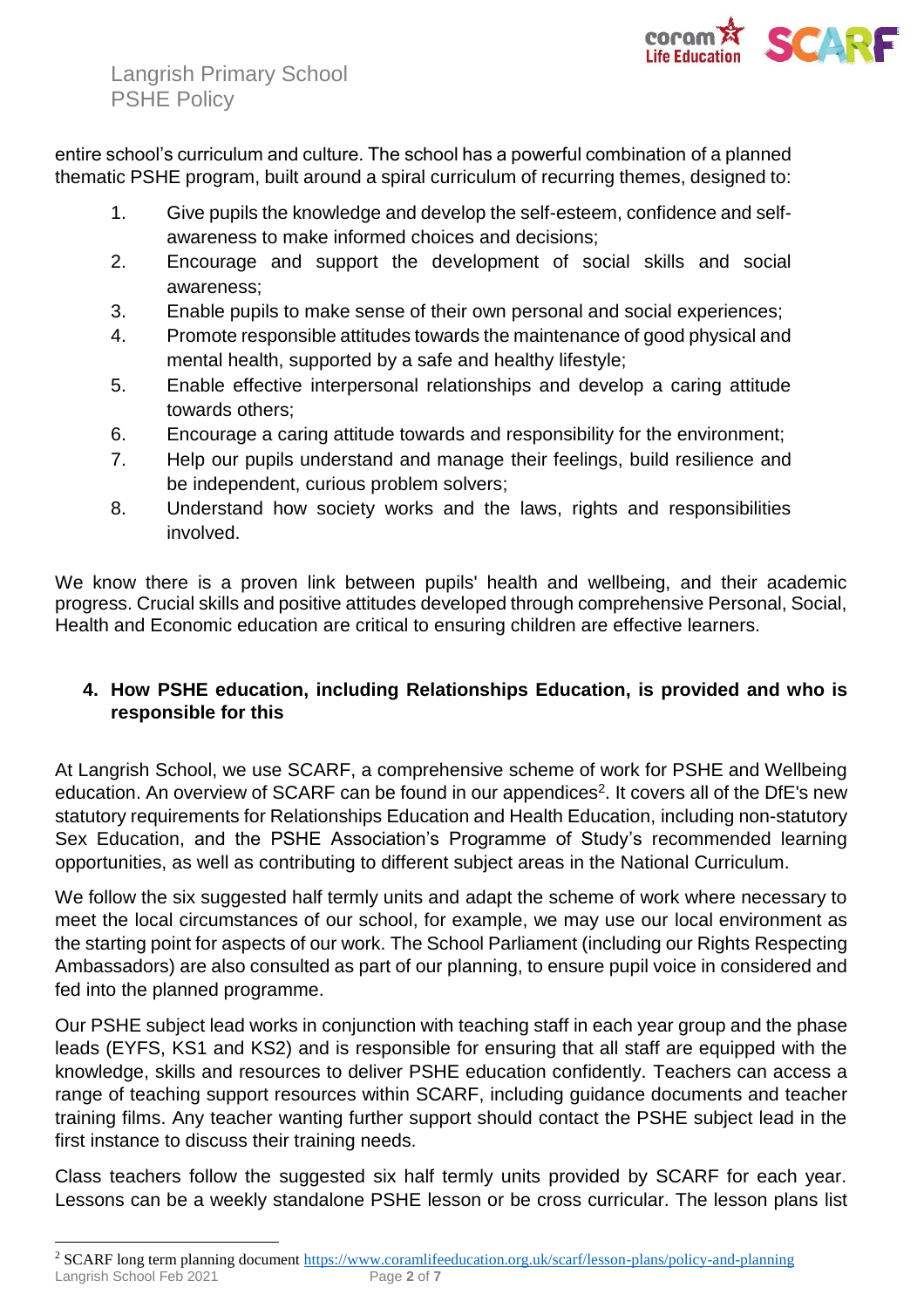

the specific learning objectives for each lesson and provide support for how to teach the lessons; class teachers and our PSHE lead often discuss this on an informal basis.

We have chosen SCARF as our PSHE resource because the lessons build upon children's prior learning; we have assessed the content and feel that it is relevant and sensitive to the needs of the children. There is planned progression across the SCARF scheme of work, so that children are increasingly and appropriately challenged as they move up through the school. Assessment is completed by the class teacher using the SCARF Summative Assessment 'I can…' statements, alongside the lesson plan learning outcomes to demonstrate progression of both skills and knowledge*.*

## **5. What is being taught**

On the Langrish School Rights Respecting and PSHE webpage, can be found the SCARF medium term planning for both Key stage 1 and 2 and the Early Years Foundation Stage as well an overview of our Science programmes of study.

## **The Early Years Foundation Stage**

In the Early Years Foundation Stage, PSHE education is about making connections; it's strongly linked to child-led activities, including play. PSHE is taught through activities that are part of topics, as well as on an individual basis to develop personal skills such as dressing, feeding and toileting. Positive experiences are built through daily opportunities, to share and enjoy a range of different activities. Children are given the opportunity to engage in social activities, as members of a small group or occasionally during whole-school activities.

## **KS1 and KS2**

The SCARF programme divides the year into 6 themed units:

- 1. Me and My Relationships: includes content on feelings, emotions, conflict resolution and friendships;
- 2. Valuing Difference: a focus on respectful relationships and British values;
- 3. Keeping Myself Safe: looking at keeping ourselves healthy and safe
- 4. Rights and Responsibilities: learning about money, living the wider world and the environment;
- 5. Being My Best: developing skills in keeping healthy, developing a growth mindset (resilience), goal-setting and achievement;
- 6. Growing and Changing: finding out about the human body, the changes that take place from birth to old age and being safe.

Children are encouraged to engage in activities that promote an understanding of themselves as growing and changing individuals, and as members of a wider community, based on their own first hand experiences. These activities also encourage pupils to understand how their choices and behaviours can affect others. They are encouraged to play and learn alongside – then collaboratively with – their peers. They may use their personal and social skills to develop or extend these activities. Children are also given the opportunity to make choices about their health and environment and are encouraged to develop a caring attitude towards others.

Within National Curriculum Science in Y2, the children learn that animals, including humans, have offspring that grow into adults. They should be introduced to the concepts of reproduction and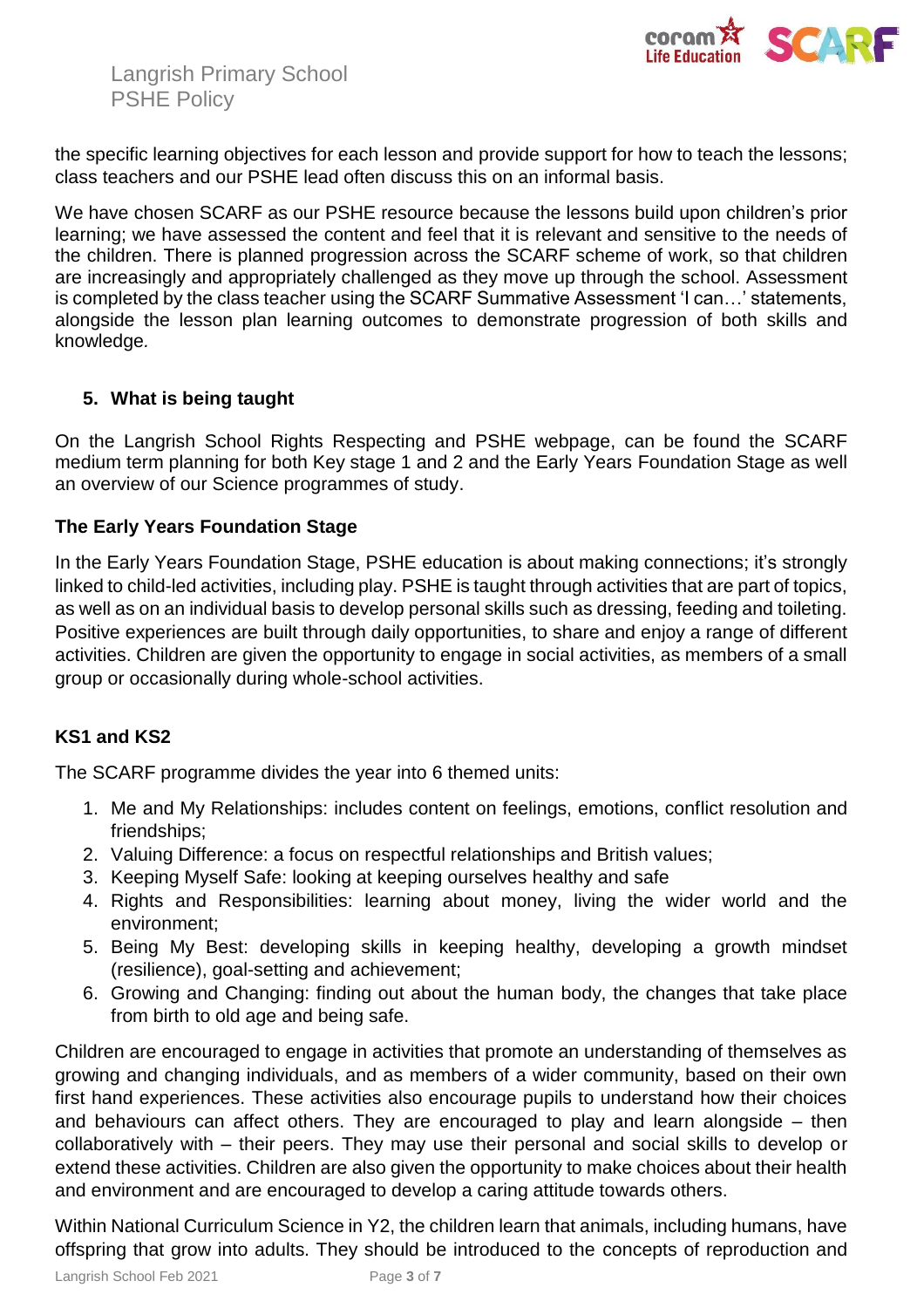

growth, but not how reproduction occurs. In Y5, children are taught about the life cycles of humans and animals, including reproduction. They also learn about the changes that happen in humans from birth to old age. This includes learning what happens in puberty.

It is important that the transition phase before moving to secondary school supports pupils' ongoing emotional and physical development effectively. The DfE recommends that all primary schools should have a sex education programme, tailored to the age and the physical and emotional maturity of the pupils. Within our non-statutory sex education that takes place in Y6 children will learn about how a baby is conceived, whether through sexual intercourse or IVF. This information builds on content they have previously learnt in the programme about relationships, puberty changes and reproduction; it lays the foundations for their ongoing Relationships and Sex Education in their secondary phase.

## **6. How PSHE education, including Relationships Education, is taught**

PSHE lessons are taught by their class teacher once a week in their timetabled PSHE lesson, throughout the whole year in their usual classes, in mixed sex groupings, using a range of interactive teaching methods, e.g. activity sheets, films, songs, online games, and drama techniques.

To ensure that children feel comfortable to learn about a range of topics, we create a safe learning environment using a group agreement at the beginning of lessons or topics. This includes a confidentiality statement understood by adults and children. The teachers will also use a range of skills, including distancing techniques and the anonymous question box. Teachers will answer children's questions factually and honestly in an age appropriate way and respond to any disclosures following the schools safeguarding and child protection policy which can be found under the Policies tab on our website. Information on how we create a safe learning environment can be found on our school website at the following link:

https://www.langrish.hants.sch.uk/page/?title=Rights+Respecting+Education+and+PSHE&pid=1 49

Further support is provided to children experiencing difficulties on a one-to-one basis. Relevant leaflets, websites and posters can be found on display referring pupils to sources of help and advice, alongside suitable books which can be found in the library.

## **7. How PSHE education is monitored, evaluated and assessed**

We use three methods of monitoring and assessing learning within PSHE at Langrish School:

#### **SCARF Progress**

For each of the six units we carry out a specially designed pre- and post-unit assessment activity. Conducted twice, first at the beginning of the unit to determine where the children are at; and then again at the end of the unit, enabling us to monitor progress, record key points and identify areas for further development. This both teacher and child to see what progress has been made over the course of each half- termly unit of lesson plans.

#### **SCARF Success**

At the end of a unit we consider a range of 'I can' statements, which summarise children's learning against the unit's key learning outcomes.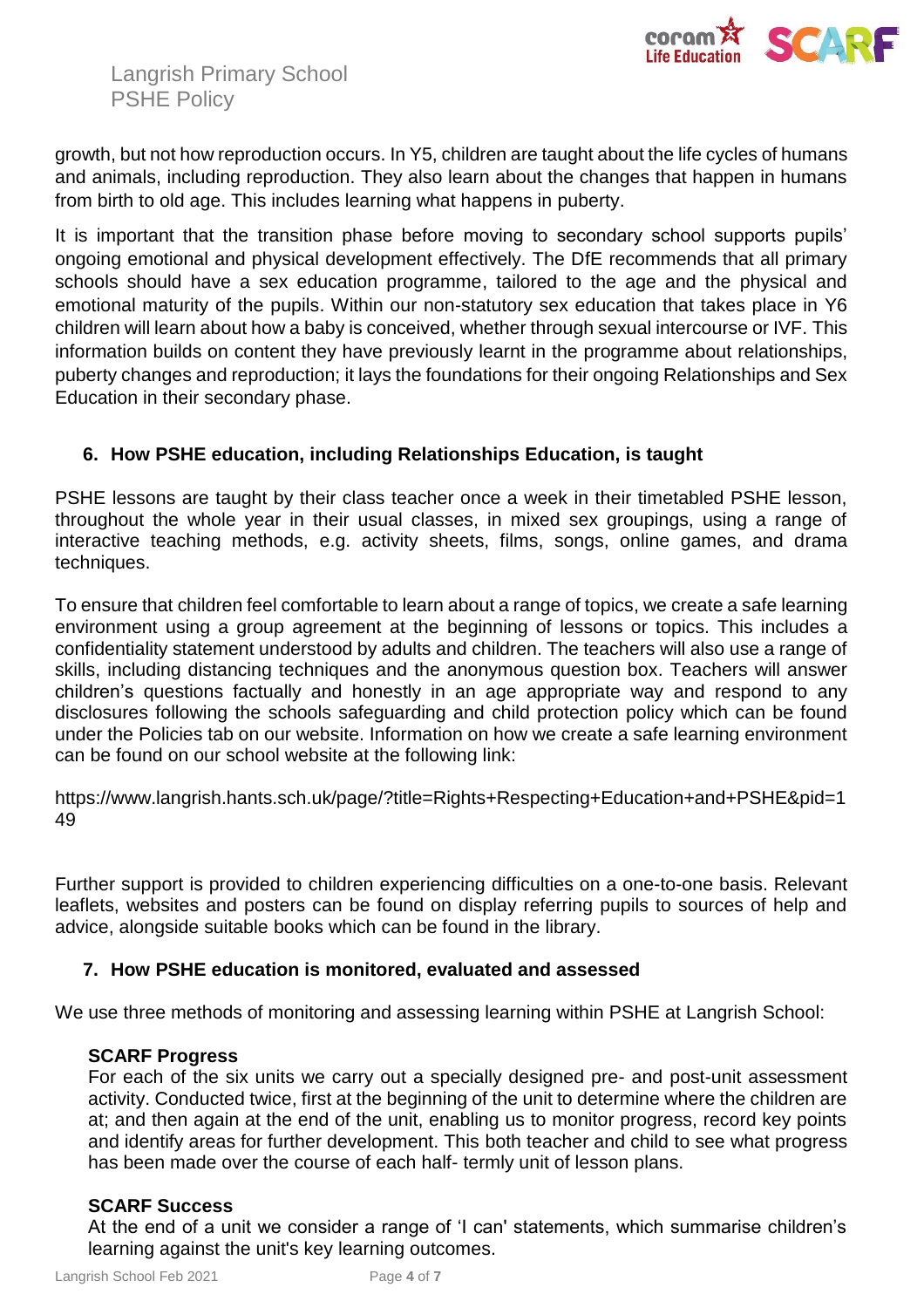

### **Wearing my SCARF**

This approach encourages children to reflect personally on their learning. They can record what they found helpful, thought-provoking, challenging and where their learning might take them to next. This also plays a key role in helping us to evaluate the programme.

This method of recording also enables the teacher to make an annual assessment of progress for each child, as part of the child's annual report to parents. We pass this information on to the next teacher at the end of each year.

The monitoring of the standards of children's work and of the quality of PSHE education is the responsibility of the PSHE subject lead. The work of the subject lead also involves supporting colleagues in the teaching of PSHE education and being informed about current developments in the subject.

The PSHE education subject lead gives the head teacher an annual summary report in which teaching and learning of the subject is evaluated. Areas for development are also identified. The PSHE education subject lead has specially-allocated regular management time, enabling them to review evidence of the children's work and monitor any assessments made.

### **8. How the delivery of the content will be made accessible to all pupils**

It is not our school's policy to withdraw pupils with special educational needs from PSHE education to catch up on other national curriculum subjects: these aspects of personal and social development are as important to all pupils as their academic achievement, and contribute to it. Lesson plan content will be adapted and extra support provided where necessary to ensure all pupils are enabled to develop key skills, attributes and knowledge developed through the PSHE education programme.

SCARF lesson plans are flexible and allow for teachers, who are skilled in adapting curriculum content to meet the needs of the children in their class, to adjust their content in order to meet the learning outcomes.

Our school ensures that the Relationships and Sex Education (RSE) elements of the PSHE education programme are relevant to all pupils; whatever their gender identity. All pupils learn together about all the changes that someone may experience as they go through puberty to help develop empathy and understanding and to reduce incidences of teasing or stigma. This will also ensure any child that identifies as transgender will have access to RSE that is relevant to the puberty they are likely to experience.

Our school acknowledges different ethnic, religious and cultural attitudes, as well as recognising that pupils may come from a variety of family situations and home backgrounds. These different families are acknowledged through our teaching and the use of resources that promote diversity and inclusion in Relationships Education.

Research shows that, on average, about 4% of pupils will go on to define themselves as gay, lesbian, bi-sexual or pansexual (GLBP). It is possible that some pupils will also have GLBP parents/carers, brothers or sisters, other family members and/or friends. Our PSHE education acknowledges this through scenarios, in a sensitive, honest and balanced consideration of sexuality. This helps create a safe environment for all pupils and staff. The public sector equality duty, created under the Equality Act, requires schools and other public authorities to eliminate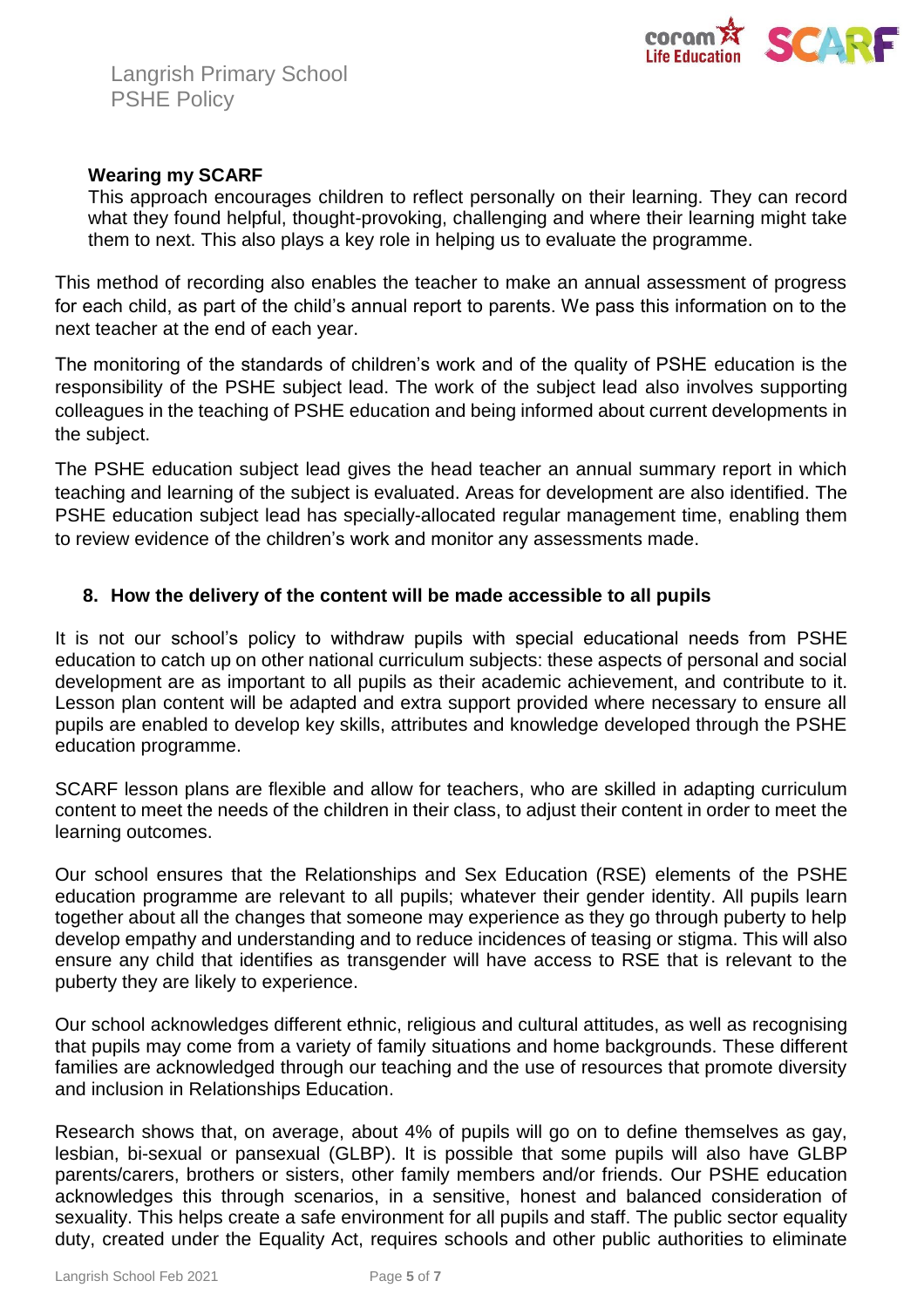

discrimination and to advance equality in its everyday business, in the design of its policies and curriculum. Schools have a legal responsibility for eliminating discrimination; to do this, schools are required to raise pupils' awareness of diversity and promote respectful relationships with those who are different from them.

Our policies on anti-bullying, equality, diversity and inclusion can be found under the policies tab on our school website.

## **9. Parental concerns and withdrawal of students**

Parents have the right to request that their child be withdrawn from some or all of the non-statutory Sex Education our school teaches but not Relationships Education. They do not have a right to withdraw their children from those aspects of Sex Education that are taught in the statutory National Curriculum Science and Health Education. Parents are invited to view our resources and discuss any concerns with our staff.

Before granting a request to withdraw a child/ren, the head teacher will invite the parent to discuss the request with them to ensure that their wishes are understood and to clarify the nature and purpose of the curriculum. The head teacher will discuss with the parent the benefits of receiving this important education and any detrimental effects that withdrawal might have on their child. This could include any social and emotional effects of being excluded, as well as the likelihood of the child hearing their peers' version of what was said in the classes, rather than what was directly said by the teacher (although the detrimental effects may be mitigated if the parent proposes to deliver sex education to their child at home instead). The school is responsible for ensuring that should a child be withdrawn, they receive appropriate, purposeful education during the period of withdrawal.

Parents should be given every opportunity to understand the purpose and content of Relationships Education and Sex Education. Good communication and opportunities for parents to understand and ask questions about our school's approach help increase confidence in the curriculum.

It is statutory for our school to show parents examples of the resources we plan to use. We will provide opportunities for parents to view examples through class/year group meetings either face to face or virtually. Ongoing communication with parents about what is planned to be taught and when, will be provided through termly curriculum updates on class webpages. We advise parents to view the resources in order to support them in carrying out their responsibilities relating to providing RSE at home. It is valuable for a child's development to learn about its own families values in regards to relationships and sex alongside the information they receive at school.

# **10.Dissemination of the Policy**

This policy has been made accessible to parents, teachers and other school staff, governors through the school website. Anyone wanting a printed copy or the policy to be provided in another language or format, should make a request to the school office. Should the policy be required in other languages, please contact the school office.

Should further information about PSHE education be required, please contact the school office.

## **11.Policy Review and Development Plan**